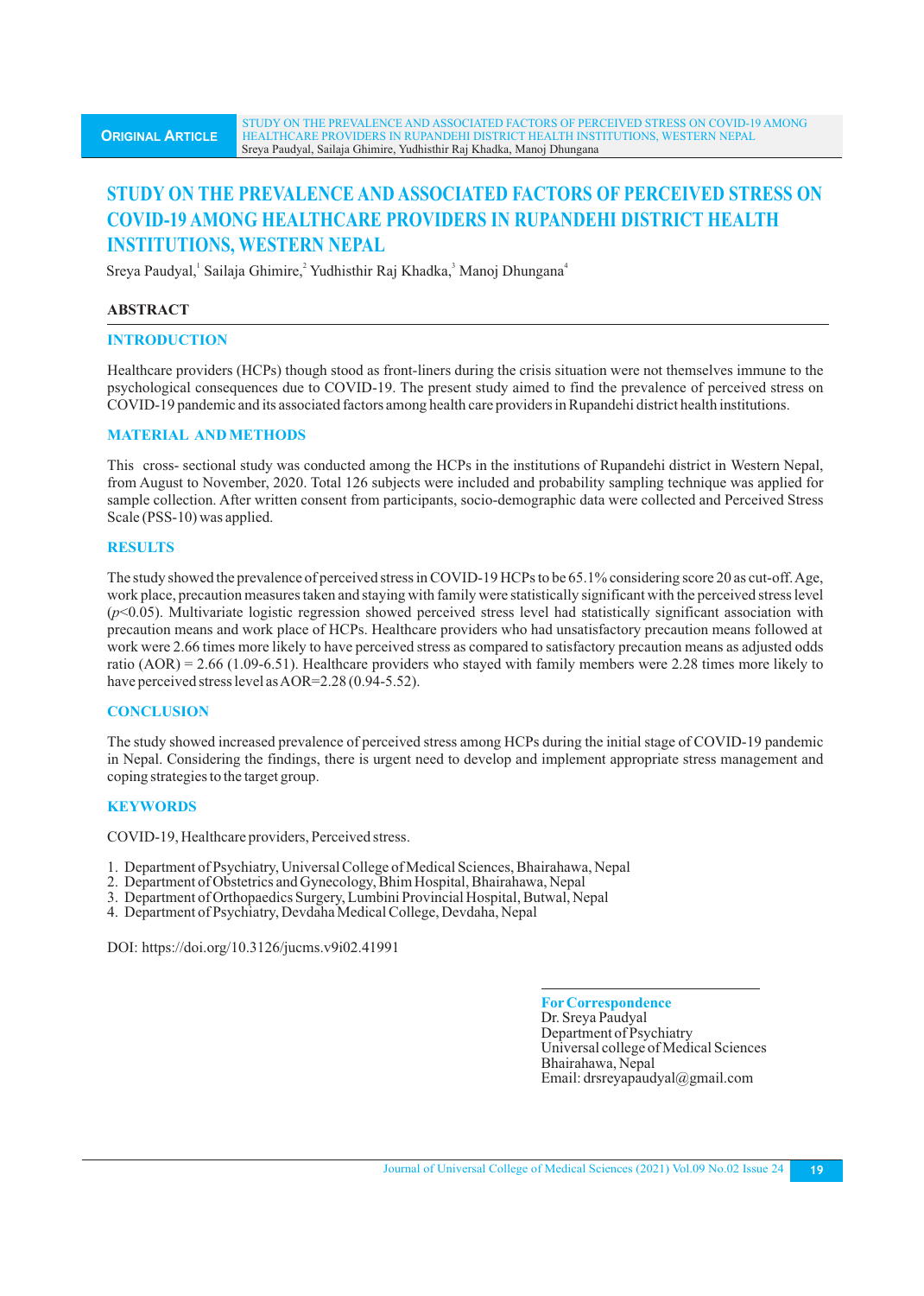STUDY ON THE PREVALENCE AND ASSOCIATED FACTORS OF PERCEIVED STRESS ON COVID-19 AMONG HEALTHCARE PROVIDERS IN RUPANDEHI DISTRICT HEALTH INSTITUTIONS, WESTERN NEPAL Sreya Paudyal, Sailaja Ghimire, Yudhisthir Raj Khadka, Manoj Dhungana

### **INTRODUCTION**

The COVID-19 pandemic has created a crisis situation, and any such unexpected events or challenging situations can cause significant stress due to the feelings of uncertainty. Hence, perceived stress is the feelings that an individual has about how much stress they are under at a given point or over a given period.<sup>1,2</sup> Healthcare providers (HCPs) who were in frontline for management of COVID-19 cases were in tremendous psychological distress besides physical stress.<sup>3,4</sup>

Significant and prolong exposure to stress may manifest itself in several outcomes including depression, anxiety, suicidal thoughts, loss of sleep, compromised immune function, and disturbed relationships.<sup>5-7</sup> As other countries, Nepal was also least prepared for the pandemic as it did not have adequate testing kits, resource allocation, preventive measures, stepwise clinical response and management protocol to suspected or confirmed cases.<sup>5</sup>

The aim of this study was to assess the prevalence of perceived stress and its associated factors on COVID-19 among HCPs.

# **MATERIALAND METHODS**

This was an institutional based cross-sectional study conducted among the healthcare providers (HCPs) which included doctors, interns, nurses, health assistants, and pharmacists who were directly or indirectly involved in the care of patients with COVID-19 in different health institutions of Rupandehi district which is a metropolitan city in Western Nepal. Calculated sample size =  $z^2 pq/E^2 = 95$ , prevalence of perceived stress (p) =  $54\%$ .  $q(1-p)$ , z=1.96 (95% confidence interval), E (allowable error) =10%.

A total of 126 healthcare workers from different hospitals meeting the inclusive criteria of being more than 18 years, and those consenting to participate were included in the study. Selection of centre were done randomly, as Rupandehi district has two Medical Colleges where general patients with COVID-19 and Non-COVID-19 were treated from which one was selected, only one provincial hospital and district hospital are present which were included, similarly private hospitals with bed more than 50 were included in the study. Each centre being considered as one stratum and by using proportionate stratified random sampling technique, samples were selected from each centre. One data collector from each hospital was selected who was trained on each item included in the study i.e., tools and objective of study. During data collection, supervision and follow up were made by investigator. The study was conducted during the increasing incidence of COVID-19 cases from mid-August to mid-November, 2020 after being approved by the ethical committee Universal College of Medical Sciences. (UCMS/IRC/060/20).

Data collection was carried out with a) semi-structured questionnaire to collect sociodemographic and clinical variables detail (age, gender, education, profession, marital status, type of family, work place, staying with family, following standard precautionary measure, chronic illness) and b) validated tool perceived stress scale-10 (PSS-10) was applied.<sup>9</sup>

### **Perceived stress scale (PSS-10)**

The perceived stress scale (PSS) is the most widely used psychological instrument for measuring the perception of stress. The PSS–10 questionnaire had 10 statements and the respondents were asked to indicate their level of agreement using an ordinal scale (0=Never; 1=Almost; 2=Sometimes; 3=Fairly often; 4=Very often). PSS–10 has a possible range of scores from 0 to 40. More score indicates more stress and vice versa. The range of PSS scores were also divided into quartiles. The upper two and lower two quartiles were combined (20 being the operational cut off value for the upper bound) and were labelled as stressed and not-stressed respectively for this study. This cut off value was selected in accordance to a similar study from India.<sup>10</sup> In other studies PSS-14 scale was used and similarly a score of 28 was considered as operational cut off.<sup>11,12</sup>

Data were coded and entered into Microsoft Excel sheet and analyzed using Statistical Package for Social Science (SPSS) version 16. Descriptive statistics like frequency, percentage were used to find the descriptive information of variables. In inferential statistics, Chi-square test was used to find the association between significant perceived stress level and sociodemographic variables. Further, multivariate logistic regression was used to find the net effect of significant variable in perceived stress level. Results were reported using crude and adjusted odds ratios (COR and AOR respectively) with corresponding 95% confidence intervals (CI). *p* value less than 0.05 is considered as statistically significant.

# **RESULTS**

A total 126 subjects were included in the present study, where 34.9% were male while 65.1% were female. About 54% of the study populations were age group 18-30 years, while only 7.9% were more than 60 years. In the study, 32.5% were nurses and postgraduate doctors. About 54.8% of participants were married, 63.5% of total were from nuclear family and 60.3% of healthcare providers stayed with their family members during this Covid-19 pandemic. As per the work place 43.7% were working in teaching hospital, 41.3% were working in district and provincial hospitals while only 12.7% were from private hospital and 2.4% included in the study were from primary health centre. Chronic illnesses like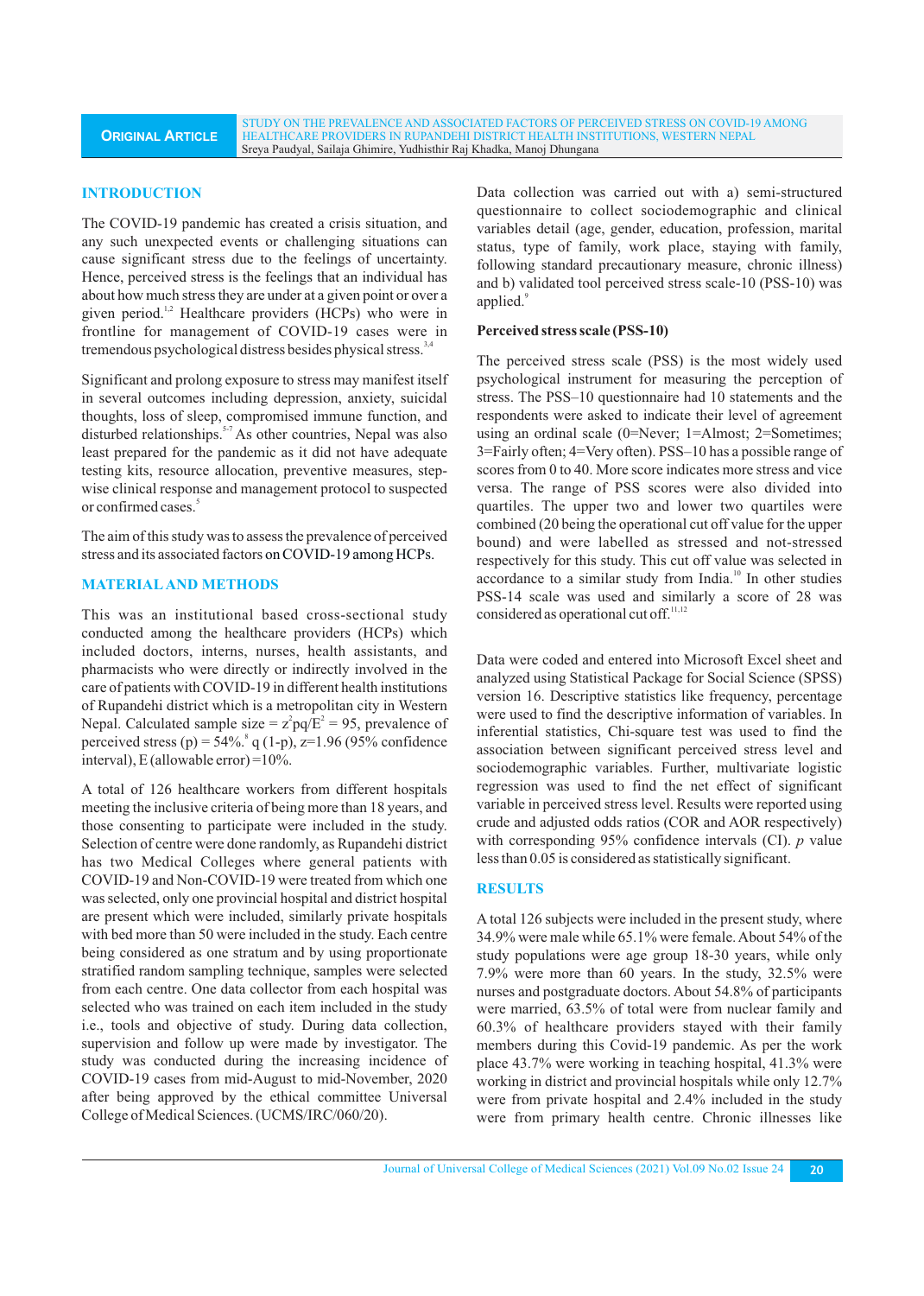#### **ORIGINAL ARTICLE** STUDY ON THE PREVALENCE AND ASSOCIATED FACTORS OF PERCEIVED STRESS ON COVID-19 AMONG HEALTHCARE PROVIDERS IN RUPANDEHI DISTRICT HEALTH INSTITUTIONS, WESTERN NEPAL Sreya Paudyal, Sailaja Ghimire, Yudhisthir Raj Khadka, Manoj Dhungana

diabetes, hypertension, respiratory problems, heart disease were reported in 19% of study population. Most of the health workers (70.6%) agreed on working with unsatisfactory precautionary measures with no proper personal protective equipment (PPE) sets.

The study showed that the prevalence of overall perceived stress in COVID-19 HCPs found to be 65.1% considering score 20 as cut-off. Out of the 126 subjects, 82 subjects had a PSS Score ≥20 and hence were considered to be stressed. Age, work place, precaution measures taken and staying with family have a statistically significant association with the perceived stress level as *p*<0.05 (Table1). However, variables like gender, marital status, type of family of healthcare providers, education level, individual's profession and presence of chronic illness were not determinants of perceived stress.

**Table 1. Association between the variables and perceived stress score**

| <b>Variables</b> |                                                                                                      | Frequency $(\% )$                                  | <i>p</i> -value |
|------------------|------------------------------------------------------------------------------------------------------|----------------------------------------------------|-----------------|
| Age group        | $18-30$ years<br>31-59 years<br>60 years and more                                                    | 68 (54.0)<br>48 (38.1)<br>10(7.9)                  | 0.05            |
| Gender           | Male                                                                                                 | 44 (34.9)                                          | 0.154           |
| Marital status   | Female<br>Unmarried<br>Married<br>Widow                                                              | 82(65.1)<br>56(44.4)<br>69 (54.8)<br>1(0.8)        | 0.349           |
| Family type      | Nuclear<br>Joint                                                                                     | 80(63.5)<br>46(36.5)                               | 0.127           |
| Education        | Masters and above<br><b>Bachelors</b>                                                                | 47(37.3)<br>46(36.5)                               | 0.594           |
|                  | Diploma                                                                                              | 33(26.2)                                           |                 |
| Profession       | Postgraduate<br>Resident                                                                             | 41(32.5)<br>8(6.3)                                 | 0.458           |
|                  | House officer<br><b>Interns</b><br><b>Nurses</b><br>Pharmacist<br><b>Health Assistant</b>            | 14(11.1)<br>8(6.3)<br>41(32.5)<br>5(4.0)<br>9(7.1) |                 |
| Work place       | <b>Teaching Hospital</b><br>Provincial/District Hospital 52 (41.3)<br>Private Hospital<br><b>PHC</b> | 55 (43.7)<br>16(12.7)<br>3(2.4)                    | 0.017           |
| Precaution means | Satisfactory<br>Unsatisfactory                                                                       | 37(29.4)<br>89 (70.6)                              | 0.037           |
| Chronic illness  | N <sub>0</sub><br>Yes                                                                                | 24(19.0)<br>102(81.0)                              | 0.108           |
| Stay with family | N <sub>0</sub><br>Yes                                                                                | 76 (60.3)<br>50 (39.7)                             | 0.004           |

| Table 2. Multivariate logistic regression of variables with |  |
|-------------------------------------------------------------|--|
| perceived stress score                                      |  |

|                       |                    | <b>Perceived stress</b> |           | Crude O.R                  | <b>Adjusted O.R</b>  |  |
|-----------------------|--------------------|-------------------------|-----------|----------------------------|----------------------|--|
| <b>Variables</b>      |                    | $20$                    | >20       | $(95\% \text{ C.I})$       | $(95\% \text{ C.I})$ |  |
| Gender                | Male               | 19(43.2)                | 25(56.8)  | 1                          |                      |  |
|                       | Female             | 25(30.5)                | 57(69.5)  | $1.73(0.87-3.70)$          |                      |  |
| Age (years)           | 18-30              | 21(30.9)                | 47(69.1)  | 1                          | 1                    |  |
|                       | 31-59              | 22 (45.8)               | 26 (54.2) | $0.53(0.24-1.14)$          | $0.51(0.22 - 1.19)$  |  |
|                       | >60                | 1(10)                   | 9(90)     | 4.02 (0.48-33.81)          | 3.2 (0.33-31.34)     |  |
|                       | Masters            |                         | 28(59.6)  | $\mathbf{1}$               |                      |  |
| Education             |                    | 19(40.4)                |           |                            |                      |  |
|                       | <b>Bachelors</b>   | 15(32.6)                | 31(67.4)  | $1.40(0.60-3.27)$          |                      |  |
| <b>Marital Status</b> | Diploma            | 10(30.3)                | 23(69.7)  | $1.56(0.61-4.01)$          |                      |  |
|                       | Unmarried          | 18(32.1)                | 38 (67.9) | 1                          |                      |  |
|                       | Married<br>Widowed | 25(36.2)                | 44 (63.8) | $0.83(0.40-1.76)$<br>0.002 |                      |  |
|                       |                    | 1(100)                  | 0(0)      | $(0.0005 - 0.001)$         |                      |  |
| Type of family        | Nuclear            | 24(30)                  | 56 (70)   | 1                          |                      |  |
|                       | Joint              | 20(43.5)                | 26(56.5)  | $0.56(0.26-1.18)$          |                      |  |
| Profession            | Postgraduate       | 15(36.6)                | 26(63.4)  | 1                          |                      |  |
|                       | Resident           | 4(50)                   | 4(50)     | $0.58(0.13-2.65)$          |                      |  |
|                       | House officer      | 3(21.4)                 | 11(78.6)  | $2.11(0.51-8.80)$          |                      |  |
|                       | Interns            | 4(50)                   | 4(50)     | $0.58(0.13 - 2.65)$        |                      |  |
|                       | <b>Nurses</b>      | 11(26.8)                | 30(73.2)  | $1.57(0.61-4.02)$          |                      |  |
| Work Place            | Pharmacist         | 3(60)                   | 2(40)     | $0.38(0.06-2.57)$          |                      |  |
|                       | Health assistant   | 4 (44.4)                | 5(55.6)   | $0.72(0.17-3.11)$          |                      |  |
|                       | Teaching Hos.      | 25(45.5)                | 30(54.5)  | $\mathbf{1}$               | 1                    |  |
|                       | P/District Hos.    | 10(19.2)                | 42 (80.8) | $3.5(1.47 - 8.36)$         | 3.43 (1.34-8.77)*    |  |
|                       | Private Hospital   | 7(43.8)                 | 9(56.2)   | $1.07(0.35-3.29)$          | $1.67(0.49-5.71)$    |  |
|                       | PHC                | 2(66.7)                 | 1(33.3)   | $0.42(0.04 - 4.87)$        | $0.41(0.03 - 5.30)$  |  |
| Precaution<br>means   | Satisfactory       | 18(48.6)                | 19(51.4)  | 1                          | 1                    |  |
|                       | Unsatisfactory     | 26(29.2)                | 6(70.8)   | $2.30(1.04-5.06)$          | $2.66(1.09-6.51)$ *  |  |
| Chronic Illness       | No                 | 39 (38.2)               | 63(61.8)  | 1                          |                      |  |
|                       | Yes                | 5(20.8)                 | 19(79.2)  | $0.42(0.15-1.23)$          |                      |  |
| Stay with<br>family   | No                 | 25(50)                  | 25(50)    | 1                          | $\mathbf{1}$         |  |
|                       | Yes                | 19(25)                  | 57 (75)   | $3.0(1.40-6.41)$           | 2.28 (0.94-5.52)     |  |

O.R=Odds ratio, C.I= Confidence interval

Variables found to be associated in bivariate analysis were further entered into the multivariate logistic regression model for adjusting confounding factors. Age group 31-59 years were 49% less [adjusted OR{AOR}=0.51 (0.22-1.19)] likely to have perceived stress level as compared age group 18-30 years, since Adjusted OR is less than 1 (i.e. 0.51), so the likelihood of having the outcome is expressed as (1-0.51) x 100% less, and age group >60 years were 3.2 times more likely to have perceived stress level as compared to age group 18-30 years [adjusted OR=3.2 (0.33-31.34)]. Health workers who worked in District Hospital were 3.43 times more likely to have perceived stress level [adjusted OR=3.43 (1.34-8.77)], health workers who worked in private hospital were 1.07 times more likely to have perceived stress level [adjusted OR=1.67(0.49-5.71)] and health workers who worked in PHC were 59% less likely to have perceived stress level [Adjusted  $OR=0.41(0.03-5.30)$ ] as compared health workers who worked in teaching hospital. Health workers who had unsatisfactory precaution means were 2.66 times more likely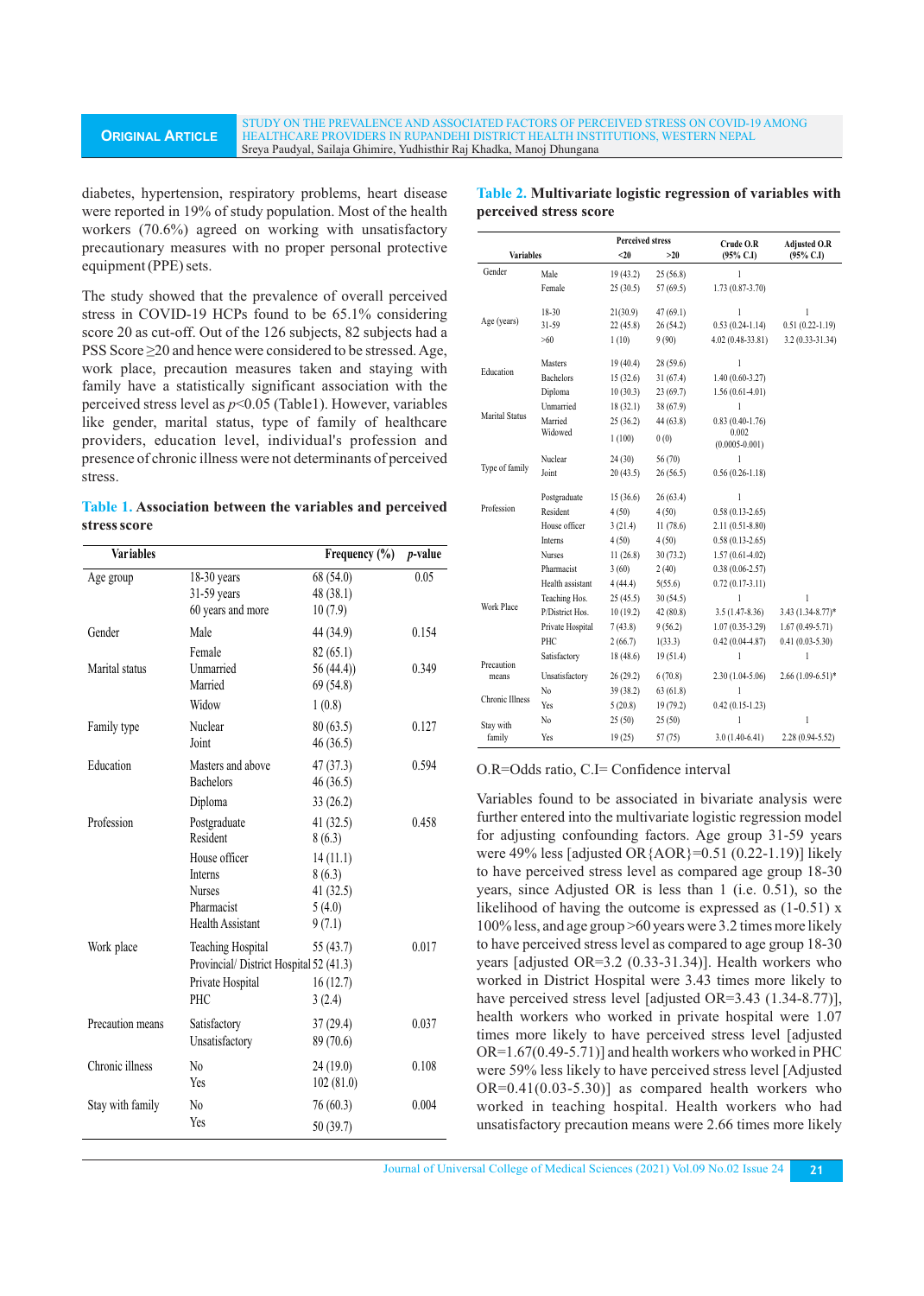to have perceived stress level as compared to satisfactory precaution mean [adjusted OR=2.66 (1.09-6.51)]. Health workers who stayed with family members were 2.28 times more likely to have perceived stress level [adjusted OR=2.28 (0.94-5.52)]. Multivariate logistic regression showed that perceived stress level had statistically significant association with precaution means and work place of health workers (Table 2).

# **DISCUSSION**

The study showed that the prevalence of overall perceived stress in COVID -19 HCPs found to be 65.1%. Several studies done at different places showed similar results, study done at Ethiopia showed 61.8% and Ghana reported 64% of healthcare professionals had moderate stress.<sup>13,14</sup> The result showed higher perceived stress which might be due to low perceived preparedness to respond to the COVID-19 pandemic which was itself associated with stress among HCPs.<sup>14</sup> However, comparing the prevalence to some other studies done by Wang et al (53.8%) and Yigrem Ali et al (51.6%), the current prevalence of perceived stress is slight high. $8$ 

In the present study, majority 65.1% of the participants were females, most of the participants 54% were of age group 18-30 years and majority 54.8% were married. Astudy conducted in China revealed similar findings with the majority of respondents being female 67.3%, in the age range of 21.4 to 8 30.8 years 53.1%, and married were 76.4%. The odds of having perceived stress on COVID-19 among health workers who were  $>60$  years was 3.2 times more likely compared to those in the age range of 18–30 years of respondents. Advance age is considered as risk factors for adverse outcome in COVID-19. Several studies showed that adults over 65 years of age represent 80% of hospitalizations and have a 23-fold greater risk of death than those under 65.<sup>16</sup> This might be due to the impact of the co-morbidities, immune system capacity, and poor coping strategies elders experience with aging and knowing this fact in medical professional could be possible reason for high perceived stress score in age group >60 years.

Another interesting finding in the study was that age groups 31-59 years were 49% less likely to have perceived stress level as compared younger age group 18-30 years. It showed that young HCPs (medical officers, interns, junior residents, nurses) had more perceived stress. The previous studies have also found significantly high stress among trainee doctors, younger doctors and nurses.<sup>17-19</sup> Resident doctors, trainees and nurses are required to had closer interaction with patient as compared to senior faculty members who have more of supervisory roles.

Healthcare providers who stayed with family members were

2.28 times more likely to have perceived stress level than those staying alone. Those staying with families had higher perceived stress possibly with risk of transmitting them. Safety of family members were seen as major concern to healthcare providers in many other studies. Urooj et al found that 79.7% of doctors are afraid of infecting family members and  $28.8\%$  are afraid of becoming a carrier to others.<sup>2</sup>

As per the work place 43.7% were working in teaching hospital, while 41.3% were working in district and provincial hospital which were designated as COVID-19 hospitals by Government of Nepal for management of COVID-19 patients until later when all the medical colleges and private sectors were engaged in COVID-19 response. The finding shows that the health workers who worked in provincial /district hospital were 3.43 times more likely to have perceived stress compared to health workers who worked in teaching hospital. Further, health workers working in PHC were 59% less likely to have perceived stress level as compared to those working in medical college. As the result showed, health workers working in Government hospitals had perceived stress greater than those working in medical college, one of the possible reasons for that could be as mentioned above Provincial/district hospitals were designated as COVID-19 Hospital by Ministry of Health and Population (MoHP) at first place. These hospitals were allotted for screening, testing, treating and referring the COVID-19 cases during first wave until others were involved and this study was conducted during that period. So the health workers working at those place possibly were more stressed compared to others.

Chronic illnesses like diabetes, hypertension, respiratory problems, heart disease were reported in 19% of study population. Presence or absence of chronic illness was not predictors of perceived stress in the present study. Most of the health workers (70.6%) agreed on working with unsatisfactory precautionary measures with no proper personal protective equipment (PPE) sets. The study showed that health workers who were unable to follow satisfactory safety measures during management and care of COVID-19 patients because of unavailability and shortage of necessary personal protective gears at their respective workplaces were 2.66 times more likely to have perceived stress level. Similar result was shown by other studies, 70%-85% of health care professionals responded that the availability of PPE in their working health institution was not adequate.  $^{13,21}$  Multivariate logistic regression analysis showed that the work place of the HCPs and availability/ use of precautionary means while on duty were the main predictors of perceived stress.

Discussing the limitation of the present study, the study was conducted during the early phase of pandemic and thus the other stressful situations of HCPs existing before the